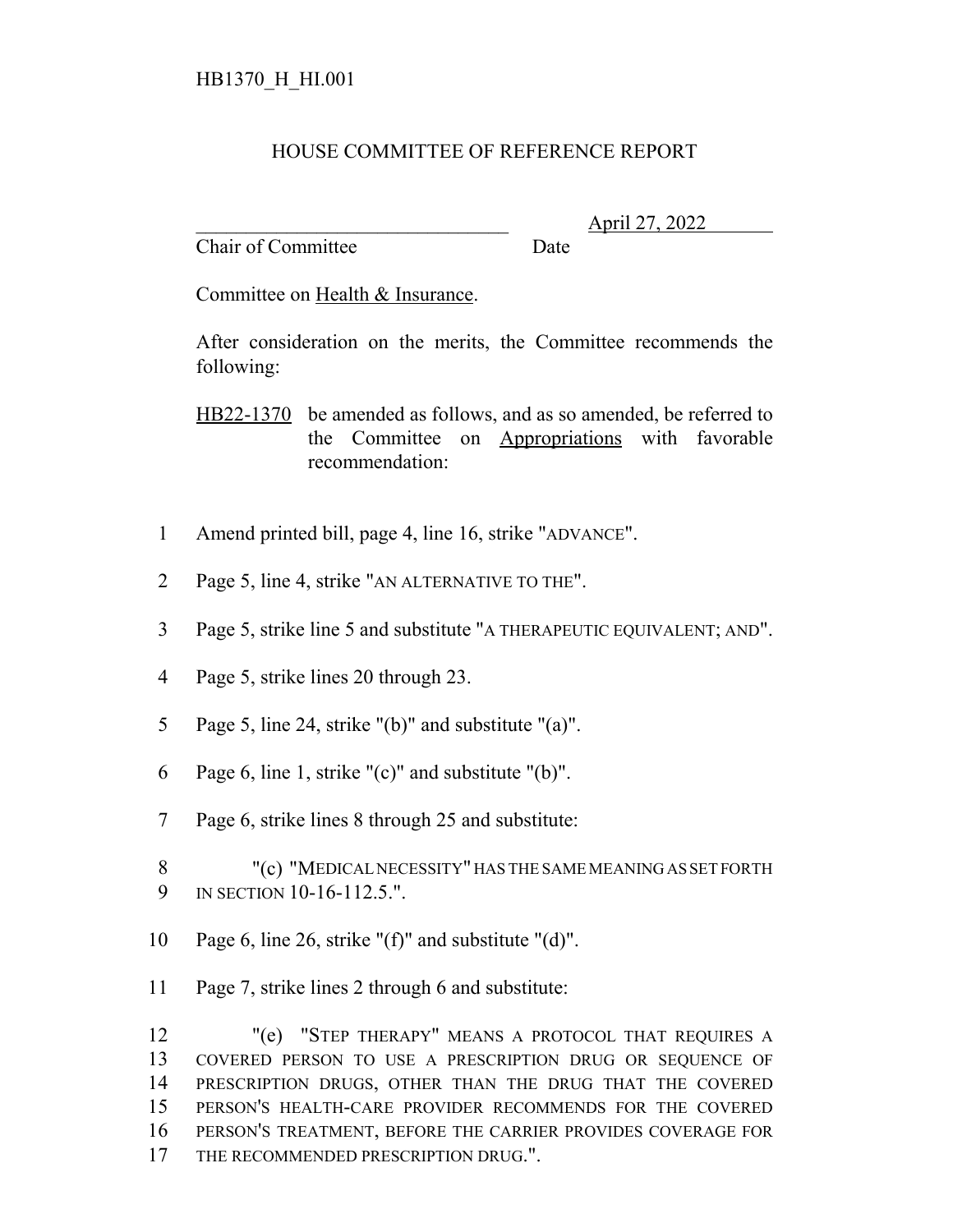Page 7, line 8, strike "A STEP-THERAPY PROTOCOL," and substitute "STEP THERAPY,".

- Page 7, line 10, after "PROTOCOL" insert "FOR STEP THERAPY".
- Page 7, strike lines 11 through 14 and substitute:
- "(3) A CARRIER, PRIVATE UTILIZATION REVIEW ORGANIZATION, OR PBM SHALL:
- (a) MAKE THE CLINICAL REVIEW CRITERIA AND THE STEP THERAPY EXEMPTION PROCESS AVAILABLE ON THEIR WEBSITES; AND
- (b) UPON WRITTEN REQUEST, PROVIDE ALL SPECIFIC CLINICAL REVIEW CRITERIA AND OTHER".
- Page 7, line 17, strike " REQUESTER; AND" and substitute "REQUESTER.".
- Page 7, strike lines 18 through 20.
- Page 7, line 22, strike the second "A".

 Page 7, strike line 23 and substitute "STEP THERAPY IF THE PRESCRIBING PROVIDER SUBMITS JUSTIFICATION AND SUPPORTING CLINICAL DOCUMENTATION, IF NEEDED, THAT STATES:".

- 17 Page 7, line 27, strike "EXPECTED TO BE".
- Page 8, strike lines 11 and 12.
- Renumber succeeding subparagraph accordingly.
- Page 8, line 16, strike "CONSIDERATION." and substitute "CONSIDERATION
- AFTER UNDERGOING STEP THERAPY OR AFTER HAVING SOUGHT AND
- RECEIVED A STEP-THERAPY EXCEPTION.".
- Page 8, strike lines 17 through 26 and substitute:

 "(b) (I) EXCEPT AS PROVIDED IN SUBSECTION (4)(b)(II) OF THIS SECTION, A CARRIER, ORGANIZATION, OR PBM SHALL GRANT OR DENY A STEP THERAPY EXCEPTION REQUEST OR AN APPEAL OF A DENIAL OF A REQUEST WITHIN:

- 28 (A) THREE BUSINESS DAYS AFTER RECEIPT OF THE REQUEST; OR
- (B) IN CASES WHERE EXIGENT CIRCUMSTANCES EXIST, WITHIN TWENTY-FOUR HOURS AFTER RECEIPT OF THE REQUEST.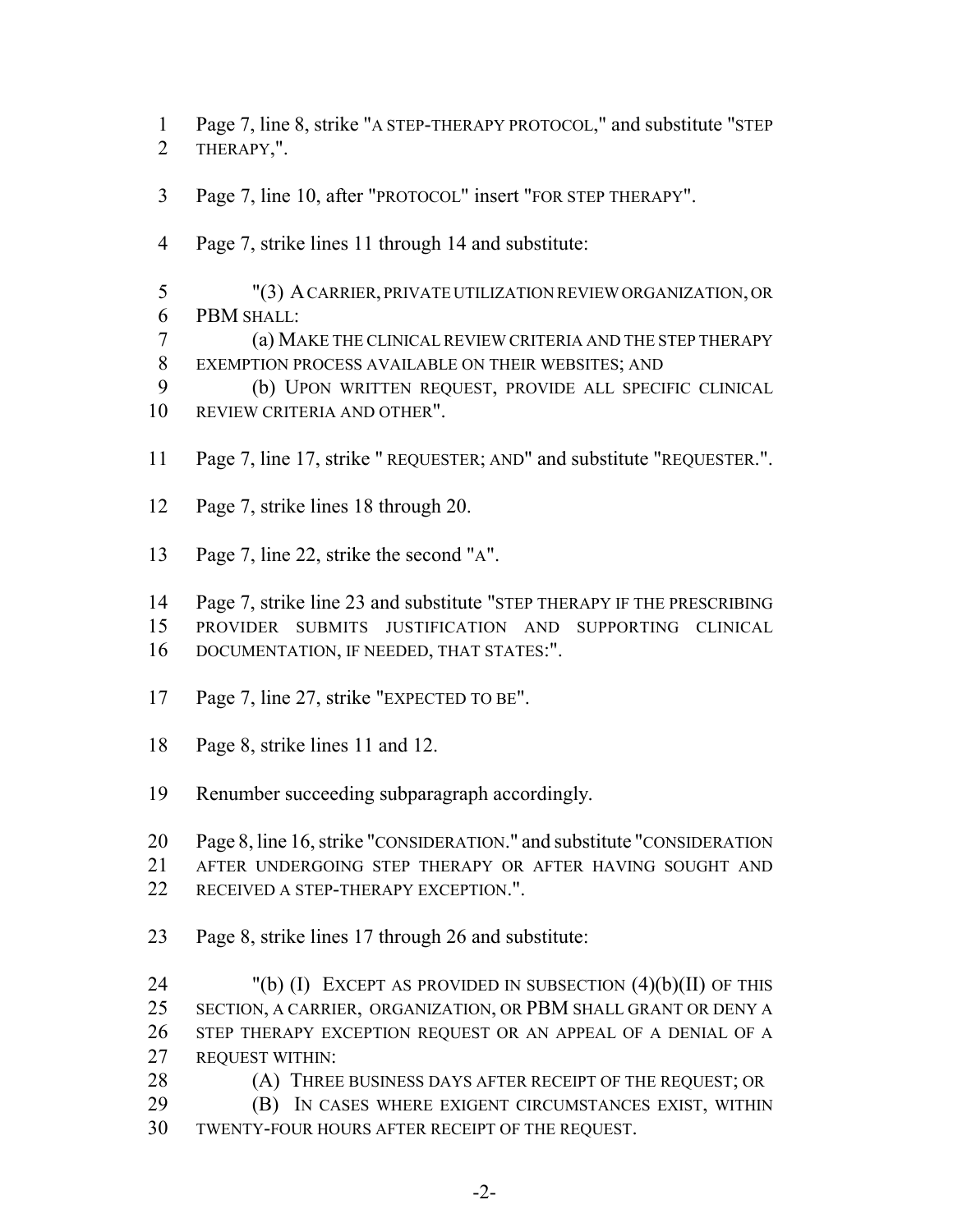(II) IF A REQUEST FOR A STEP THERAPY EXCEPTION OR AN APPEAL OF A DENIAL OF A REQUEST IS INCOMPLETE OR IF ADDITIONAL CLINICALLY RELEVANT INFORMATION IS REQUIRED, THE CARRIER, ORGANIZATION, OR PBM SHALL NOTIFY THE PRESCRIBING PROVIDER WITHIN SEVENTY-TWO HOURS AFTER SUBMISSION OF THE REQUEST, OR WITHIN TWENTY-FOUR HOURS AFTER THE SUBMISSION OF THE REQUEST IF EXIGENT CIRCUMSTANCES EXIST, THAT THE REQUEST OR APPEAL IS INCOMPLETE OR THAT ADDITIONAL CLINICALLY RELEVANT INFORMATION IS REQUIRED.THE CARRIER, ORGANIZATION, OR PBM MUST SPECIFY THE ADDITIONAL INFORMATION THAT IS REQUIRED IN ORDER TO CONSIDER THE STEP THERAPY EXCEPTION REQUEST OR THE APPEAL OF THE DENIAL OF THE REQUEST PURSUANT TO THE CRITERIA DESCRIBED IN SUBSECTION (4)(a) OF THIS SECTION. ONCE THE REQUESTED INFORMATION IS SUBMITTED TO THE CARRIER, ORGANIZATION, OR PBM, THE APPLICABLE PERIOD TO GRANT OR DENY A STEP THERAPY EXCEPTION REQUEST OR AN APPEAL OF A DENIAL OF 16 A REQUEST, AS SPECIFIED IN SUBSECTION  $(4)(b)(I)$  OF THIS SECTION, APPLIES.

 (III) IF A CARRIER, ORGANIZATION, OR PBM DOES NOT MAKE A DETERMINATION REGARDING THE STEP THERAPY EXCEPTION REQUEST OR THE APPEAL OF THE DENIAL OF THE REQUEST OR DOES NOT MAKE A REQUEST FOR ADDITIONAL OR CLINICALLY RELEVANT INFORMATION 22 WITHIN THE REQUIRED TIME, THE STEP THERAPY EXCEPTION REQUEST OR THE APPEAL OF THE DENIAL OF THE REQUEST IS DEEMED GRANTED.".

- Page 9, line 12, strike "AN AB-RATED" and substitute "A".
- Page 10, line 19, strike ""STEP-THERAPY PROTOCOL"" and substitute ""STEP THERAPY"".
- Page 10, line 20, strike "10-16-145 (1)(f)" and substitute "10-16-145 28  $(1)(e)$ ".

 Page 12, line 6, strike ""STEP-THERAPY PROTOCOL""and substitute ""STEP THERAPY"".

- Page 12, line 7, strike "10-16-145 (1)(f)" and substitute "10-16-145 32  $(1)(e)$ ".
- Page 12, strike lines 10 through 27.

Strike pages 13 through 17.

Page 18, strike lines 1 through 21 and substitute: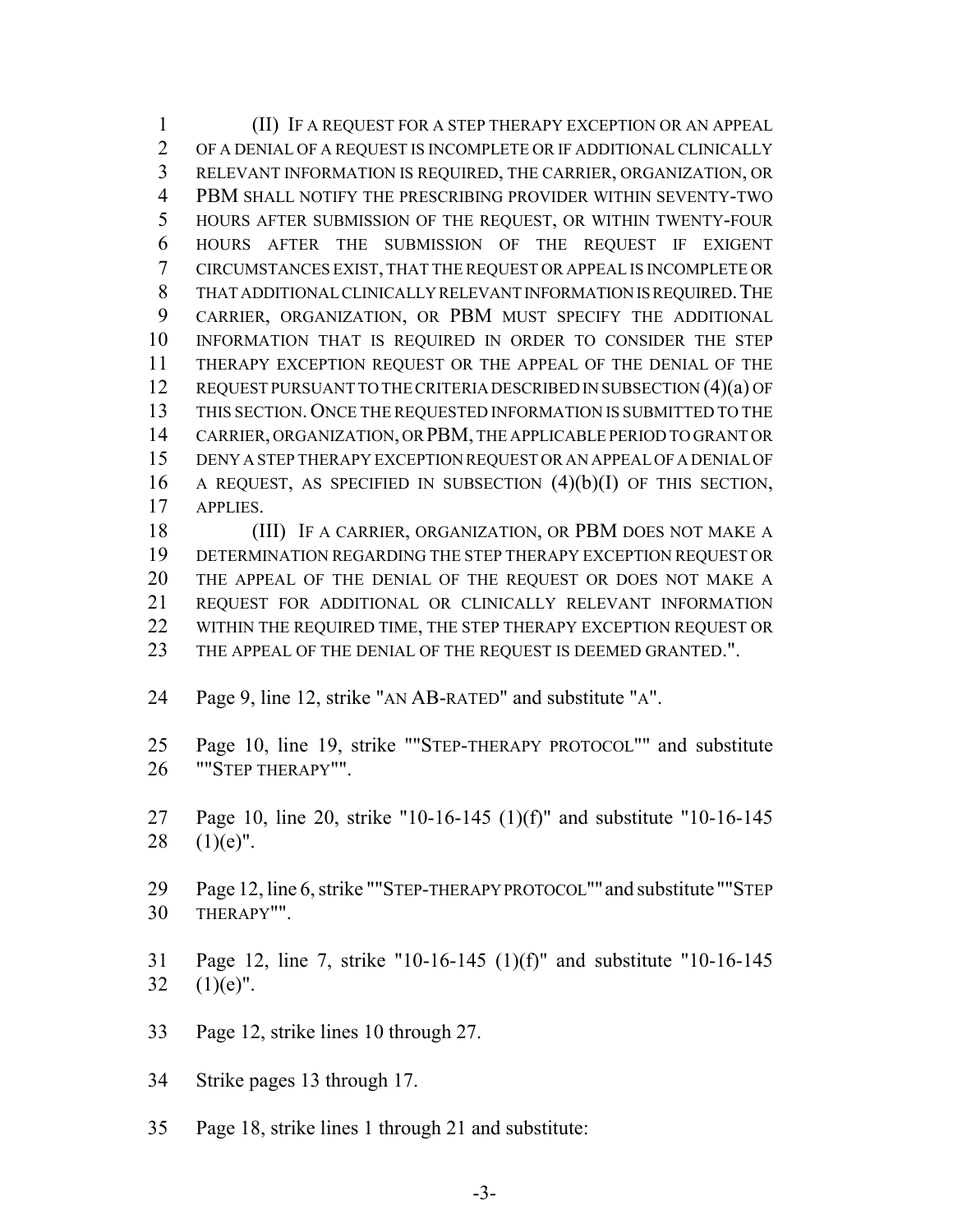"**10-16-155. Prescription drugs - rebates - consumer cost reduction - point of sale - study - report - rules - definitions.** (1) AS USED IN THIS SECTION, UNLESS THE CONTEXT OTHERWISE REQUIRES:

 (a) "DISCOUNT" MEANS PRICE REDUCTIONS OR CONCESSIONS, INCLUDING BASE PRICE CONCESSIONS OR OTHER CONTRACTUAL AGREEMENTS MADE BY A MANUFACTURER OR ITS AFFILIATE, THAT REDUCE PAYMENT OR LIABILITY FOR PRESCRIPTION DRUGS INCLUDING A REDUCTION IN THE TOTAL AMOUNT PAID FOR PRESCRIPTION DRUGS, WITHOUT REGARD TO PERFORMANCE, VOLUME, OR UTILIZATION OF THE DRUGS AND ALL OTHER COMPENSATION THAT REDUCES PAYMENT OR LIABILITY FOR PRESCRIPTION DRUGS. "DISCOUNT" DOES NOT INCLUDE A REBATE.

(b) "HEALTH INSURER" MEANS A CARRIER:

(I) AS DEFINED IN SECTION 10-16-102 (8); AND

(II) AS DEFINED IN SECTION 24-50-603 (2).

 (c) "MANUFACTURER" HAS THE SAME MEANING AS SET FORTH IN SECTION 10-16-1401 (16).

 (d) "PRESCRIPTION DRUG" HAS THE SAME MEANING AS SET FORTH IN SECTION 12-280-103 (42); EXCEPT THAT THE TERM INCLUDES ONLY PRESCRIPTION DRUGS THAT ARE INTENDED FOR HUMAN USE.

 (e) "REBATE" MEANS ALL PRICE CONCESSIONS MADE BY A MANUFACTURER OR ITS AFFILIATE THAT ACCRUE TO A PBM OR ITS HEALTH INSURER CLIENT OR ITS AFFILIATE, INCLUDING CREDITS OR INCENTIVES THAT ARE BASED ON ACTUAL OR ESTIMATED UTILIZATION OF PRESCRIPTION DRUGS; THAT RESULT IN THE PLACEMENT OF A PRESCRIPTION DRUG IN A PREFERRED DRUG LIST OR FORMULARY OR PREFERRED FORMULARY POSITION; OR THAT ARE ASSOCIATED WITH CLAIMS ADMINISTERED ON BEHALF OF AN INSURER CLIENT. "REBATE" ALSO INCLUDES CREDITS, INCENTIVES, REFUNDS, AND ALL OTHER COMPENSATION THAT IS PERFORMANCE-BASED. "REBATE" DOES NOT INCLUDE A DISCOUNT.

 (2) FOR EACH HEALTH BENEFIT PLAN ISSUED OR RENEWED ON OR AFTER JANUARY 1, 2024, A HEALTH INSURER SHALL ENSURE THAT ONE HUNDRED PERCENT OF DISCOUNTS RECEIVED OR TO BE RECEIVED FROM A MANUFACTURER IN CONNECTION WITH DISPENSING OR ADMINISTERING PRESCRIPTION DRUGS INCLUDED IN THE HEALTH INSURER'S FORMULARY, AS DEMONSTRATED IN THE HEALTH INSURER'S RATE FILING PURSUANT TO SECTION 10-16-107, FOR THAT PLAN YEAR ARE USED TO REDUCE COSTS.

 (3) FOR EACH HEALTH BENEFIT PLAN ISSUED OR RENEWED ON OR AFTER JANUARY 1, 2024, A HEALTH INSURER SHALL ENSURE THAT:

 (a) ONE HUNDRED PERCENT OF THE ESTIMATED REBATES RECEIVED OR TO BE RECEIVED IN CONNECTION WITH DISPENSING OR ADMINISTERING PRESCRIPTION DRUGS INCLUDED IN THE HEALTH INSURER'S FORMULARY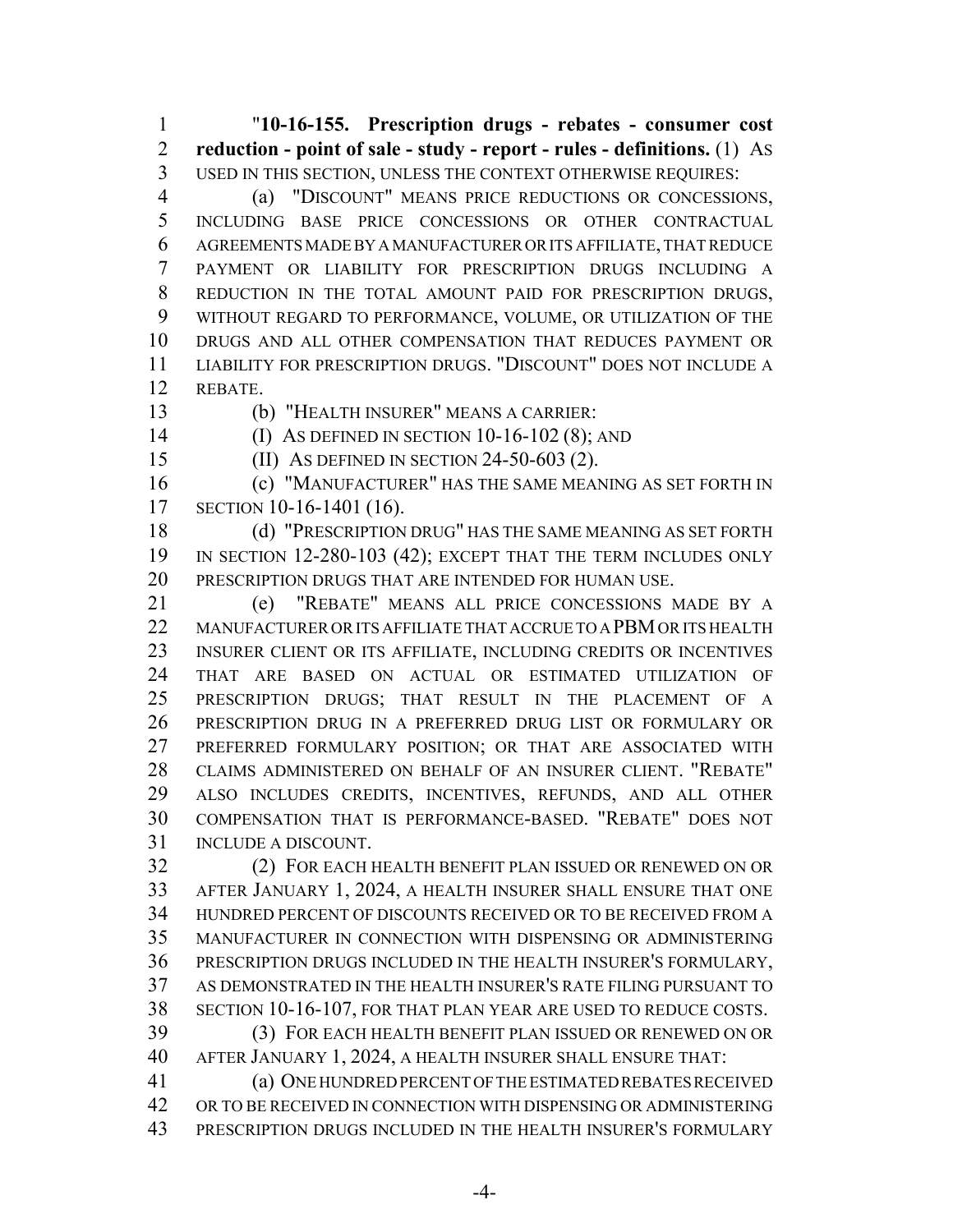FOR THAT PLAN YEAR ARE USED TO REDUCE POLICYHOLDER COSTS;

 (b) FOR SMALL GROUP AND LARGE GROUP HEALTH BENEFIT PLANS, ALL REBATES ARE USED TO REDUCE EMPLOYER OR INDIVIDUAL EMPLOYEE

COSTS; AND

 (c) FOR INDIVIDUAL HEALTH BENEFIT PLANS, ALL REBATES ARE USED TO REDUCE CONSUMER PREMIUMS AND OUT-OF-POCKET COSTS FOR PRESCRIPTION DRUGS AND THAT HEALTH INSURERS WILL MAXIMIZE THE USE OF REBATES TO REDUCE CONSUMER OUT-OF-POCKET COSTS AT THE POINT OF SALE NOT TO EXCEED THE CONSUMER'S ACTUAL OUT-OF-POCKET COSTS FOR THE PRESCRIPTION DRUG IF THE USE OF SUCH REBATES WILL NOT:

(I) INCREASE PREMIUMS;

 (II) CHANGE THE ACTUARIAL VALUE OF THE PLAN INCONSISTENT WITH FEDERAL AND STATE REQUIREMENTS; OR

15 (III) OTHERWISE RESULT IN AN IMPACT THAT IS NOT IN THE BEST INTEREST OF CONSUMERS.

 (4) (a) ON OR BEFORE JUNE 1, 2023, THE DIVISION SHALL CONDUCT AND COMPLETE A STUDY TO EVALUATE HOW REBATES MAY BE APPLIED IN THE INDIVIDUAL MARKET TO REDUCE A COVERED PERSON'S OUT-OF-POCKET COSTS AT THE POINT OF SALE OR TO REDUCE OUT-OF-POCKET COSTS IN PRESCRIPTION DRUG TIERS, TAKING INTO 22 CONSIDERATION THE FOLLOWING FACTORS:

(I) PREMIUM IMPACTS;

**(II) CHANGES IN THE PLAN'S ACTUARIAL VALUE; AND** 

(III) OTHER POTENTIAL IMPACTS TO CONSUMERS.

 (b) REGARDLESS OF THE RESULTS OF THE STUDY, A HEALTH 27 INSURER SHALL COMPLY WITH SUBSECTION (3) OF THIS SECTION.

28 (c) THE DIVISION MAY CONTRACT WITH A THIRD PARTY TO CONDUCT THE STUDY REQUIRED BY THIS SUBSECTION (4). THE COMMISSIONER IS NOT REQUIRED TO COMPLY WITH THE "PROCUREMENT CODE", ARTICLES 101 TO 112 OF TITLE 24, FOR THE PURPOSES OF THIS SECTION, BUT SHALL ENSURE A COMPETITIVE PROCESS IS USED TO SELECT A THIRD PARTY TO CONDUCT THE STUDY.

(5) EACH HEALTH INSURER SHALL REPORT ANNUALLY:

 (a) IN A FORM AND MANNER DETERMINED BY THE COMMISSIONER, DATA DEMONSTRATING THAT ALL DISCOUNTS AND REBATES RECEIVED BY HEALTH INSURERS ARE USED TO REDUCE COSTS FOR POLICYHOLDERS IN COMPLIANCE WITH THIS SECTION.THE COMMISSIONER MAY USE DISCOUNT AND REBATE DATA SUBMITTED BY HEALTH INSURERS TO THE ALL-PAYER HEALTH CLAIMS DATABASE DESCRIBED IN SECTION 25.5-1-204 TO THE EXTENT SUCH DATA ARE AVAILABLE FROM THE ALL-PAYER HEALTH CLAIMS DATABASE.

(b) AN ACTUARIAL CERTIFICATION THAT ATTESTS THAT: